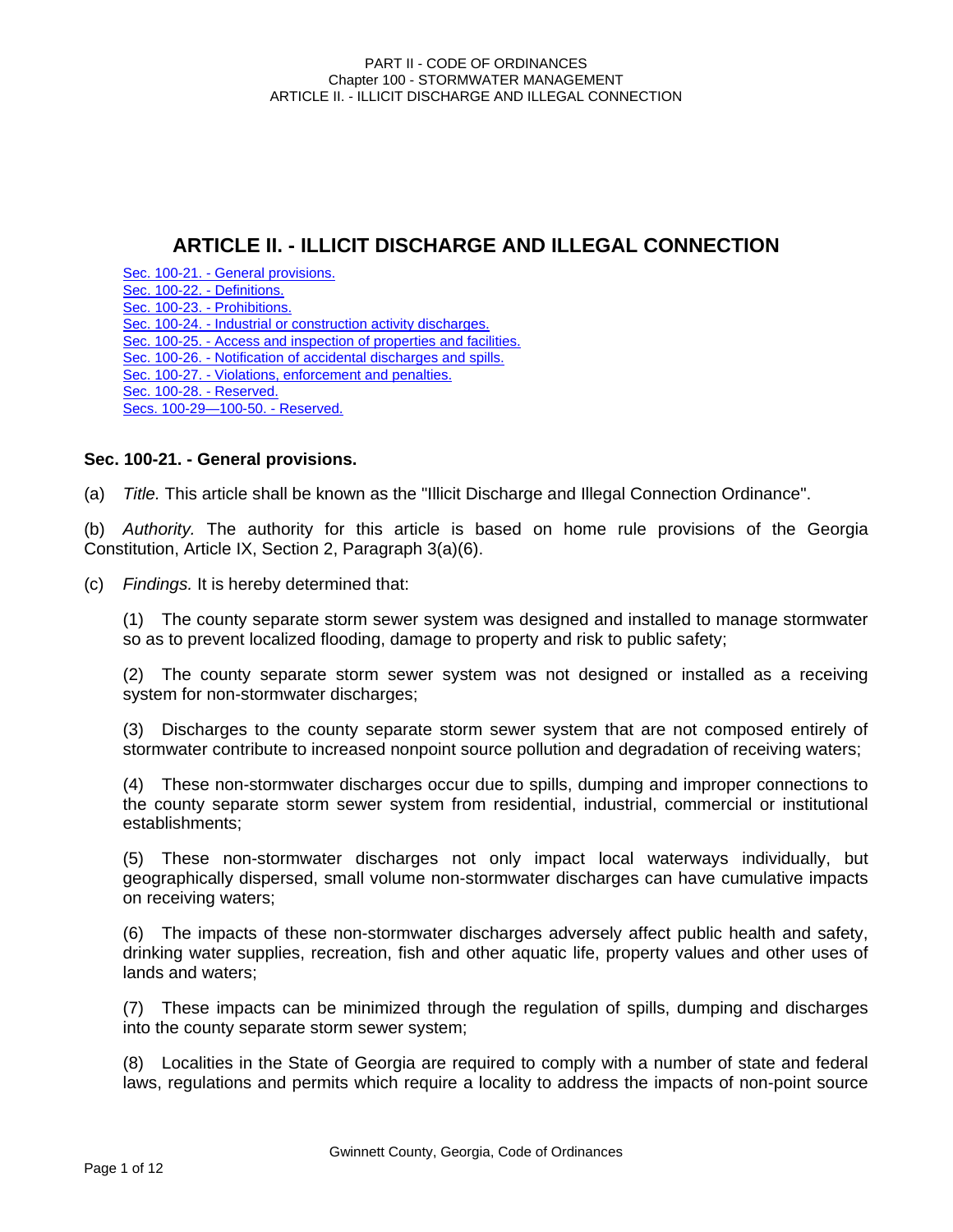pollution caused by non-stormwater discharges to the county separate storm sewer system;

(9) The Clean Water Act requires the management and maintenance of the county separate storm sewer system and the management of discharges to that system;

(10) Therefore, in order to prohibit such non-stormwater discharges to the county separate storm sewer system, it is determined that the regulation of spills, improper dumping and discharges to the county separate storm sewer system is in the public interest and will prevent threats to public health and safety, and the environment.

(d) *Purpose and intent.* The purpose of this article is to protect the public health, safety, environment and general welfare through the regulation of non-stormwater discharges to the county separate storm sewer system to the maximum extent practicable as required by federal law. This article establishes methods for controlling the introduction of non-stormwater discharges into the county separate storm sewer system in order to comply with requirements of the National Pollutant Discharge Elimination System (NPDES) permit process. The objectives of this article are to:

(1) Comply with all Georgia Department of Natural Resources (DNR) and Federal Environmental Protection Agency (EPA) stormwater regulations developed pursuant to the Clean Water Act; and

(2) Prohibit illicit discharges and illegal connections to the county separate storm sewer system; and

(3) Prevent non-stormwater discharges, generated as a result of spills, inappropriate dumping or disposal, to the county separate storm sewer system; and,

(4) To establish legal authority to carry out all inspection, surveillance, monitoring and enforcement procedures necessary to ensure compliance with this article.

(e) *Applicability.* The provisions of this article shall apply throughout the unincorporated area of the county. The county may enter into agreements with cities within the county, or other municipalities, to carry out the purpose of this article. These agreements may include, but are not limited to, enforcement of provisions, resolution of disputes, and cooperative monitoring and management of the separate storm sewer system and management programs.

(f) *Compatibility with other regulations.* This article is not intended to modify or repeal any other ordinance, rule, regulation, or other provision of law. The requirements of this article constitute a minimum standard, should not be deemed to limit or repeal any other local requirements, and are in addition to the requirements of any other ordinance, rule, regulation, or other provision of law, and where any provision of this article imposes restrictions different from those imposed by any other ordinance, rule, regulation, or other provision of law, whichever provision is more restrictive or imposes higher protective standards for human health or the environment shall control.

(g) *Severability.* If the provisions of any section, subsection, paragraph, subdivision or clause of this article shall be adjudged invalid by a court of competent jurisdiction, such judgment shall not affect or invalidate the remainder of any section, subsection, paragraph, subdivision or clause of this article.

(h) *Responsibility for administration.*

(1) The department shall have the power to administer, implement, and enforce the provisions of this article and any procedures, standards and guidelines established under authority of this article. Such power shall include the right to maintain an action or procedure in any court of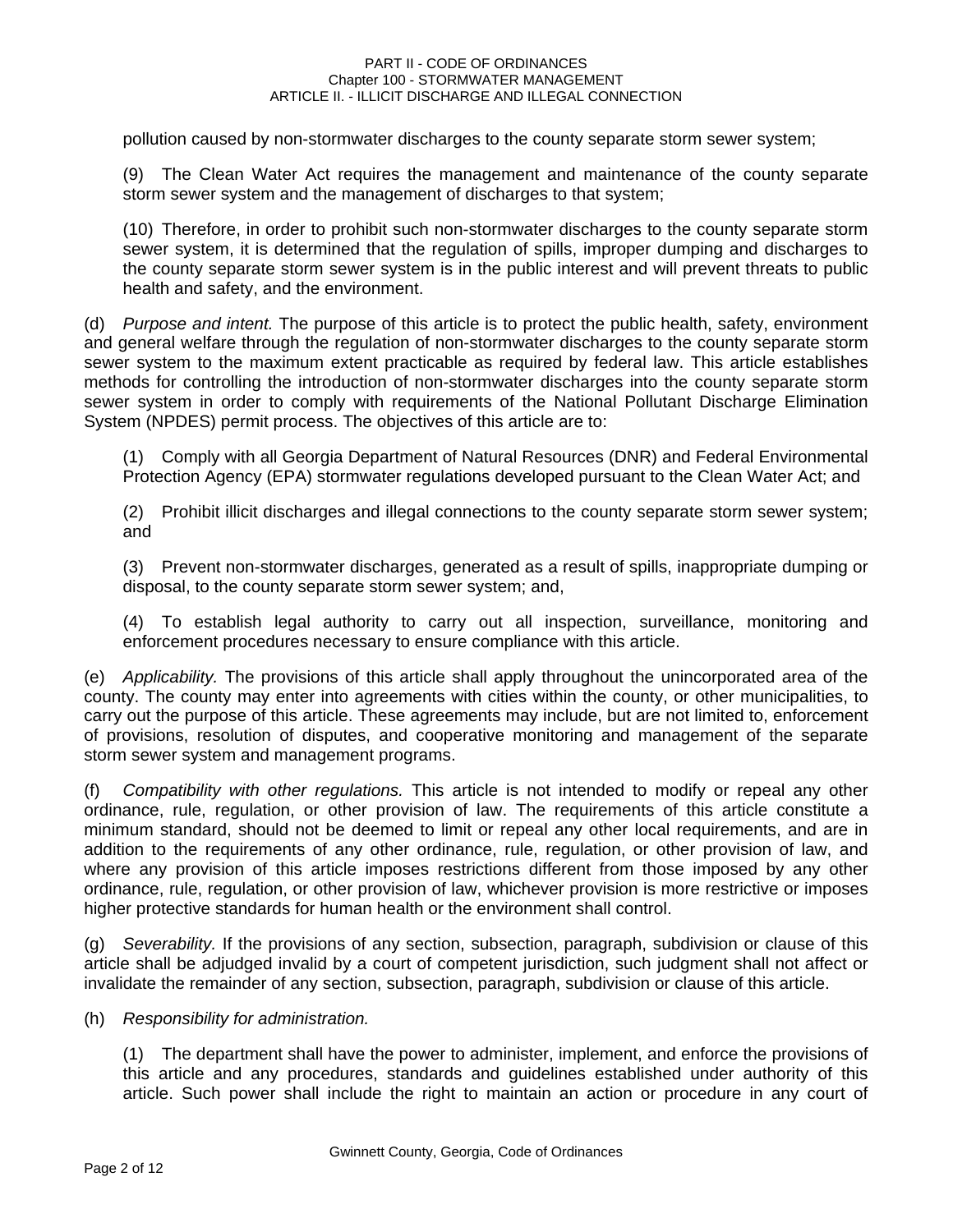competent jurisdiction to compel compliance with or restrain any violation of this article.

(2) The department shall be responsible for the conservation, management, maintenance (where applicable), extension and improvement of the county separate storm sewer system, including activities necessary to control stormwater and activities necessary to administer and implement the stormwater management programs incorporated by reference into the county's NPDES stormwater permit.

(3) The department may develop, and update periodically, a stormwater management design manual for the guidance of persons preparing stormwater management plans, designing or operating stormwater management systems, and designing or operating facilities that may contribute non-stormwater discharges to the county's separate storm sewer system.

(4) The department may:

a. Establish or oversee the establishment of standards and guidelines for controlling stormwater; and

b. Determine the manner in which conveyances should be operated; and

c. Inspect private systems which discharge to the county separate storm sewer system; and

d. Advise other departments on issues related to stormwater; and

e. Protect facilities and premises controlled by the county and prescribe how they are to be used by others; and

f. Require facilities or activities that create new, increased, or significantly changed stormwater contributions to the county's separate storm sewer system to comply with the terms of this article; and

g. Develop programs or procedures to control the discharge of pollutants into the county separate storm sewer system.

(5) Stormwater systems and facilities installation standards and specifications.

a. *Short title, authority and applicability.* This subsection shall be known and may be cited as the Gwinnett County Stormwater Systems and Facilities Installation Standards and Specifications Ordinance.

b. *Authority to adopt.* Gwinnett County has the authority to adopt this subsection pursuant to Article 9, Section 2, Paragraph III (a)(6) and Article 9, Section 2, Paragraph III (c), (d) of the Constitution of the State of Georgia, and Sections 61 (4) (C) (ii) and 62 (a) (2) of Chapter 82 of Title 36 of the Official Code of Georgia Annotated.

c. *Findings.* The board of commissioners makes the following findings:

1. The county has adopted an ordinance, codified in this Code, Appendix D, Section 5-2012, which authorized the department of water resources to adopt standards and specifications for the construction of the county's sewer system;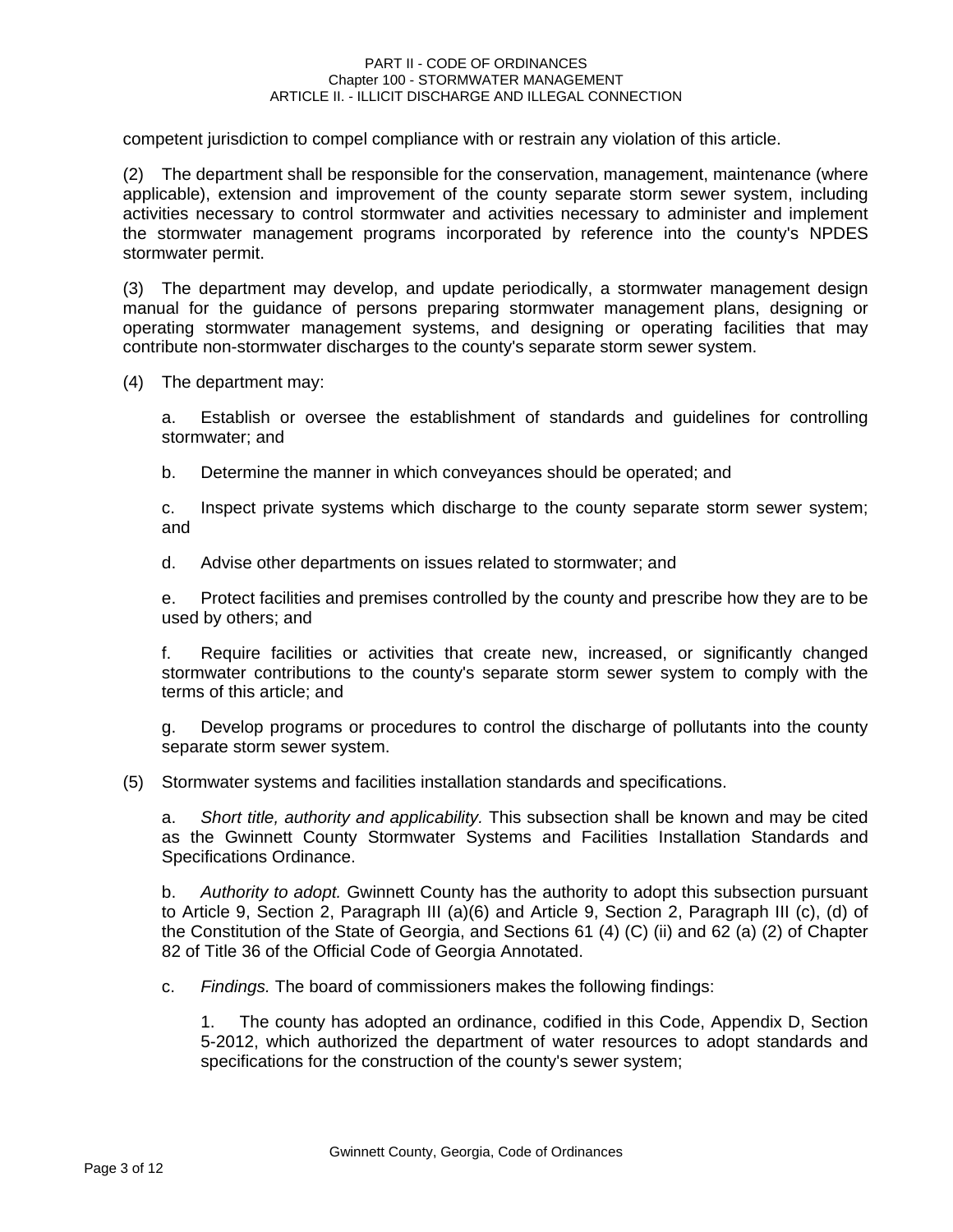2. The board of commissioners finds that delegating similar authority to the director of the department of water resources to adopt standards and specifications for the installation of stormwater systems and facilities will make administration of the county's stormwater program more efficient and more cost-effective; and

3. In the exercise of its legislative power, the board of commissioners hereby establishes general policy guidance and performance standards for the exercise of the discretion delegated to the director of the department of water resources as set forth in this subsection.

d. *General policy.* All extensions of or additions to the stormwater system shall be designed and built in accordance with standards of the department of water resources. The standards shall be those stated in the latest edition of "Stormwater Systems and Facilities Installation Standards and Specifications for Gwinnett County", which shall be developed, published in a document and made available to the public at the department of water resources. No installation of pipe or other materials used for construction of extensions of or additions to the stormwater system shall be allowed until the required information is received and the design is approved by the department of water resources. Inspection and acceptance procedures shall be specified in these standards.

e. *Performance standards.* The department of water resources shall require that all materials specified for construction of extensions of or additions to the stormwater system shall have equal performance, i.e., approximately equal economic life.

f. *Compliance with other regulations.* Design and construction of extensions of or additions to the stormwater system shall comply with all local, state, and federal rules and regulations pertaining to stormwater facility installation, including but not limited to rules and regulations for safety, erosion and sediment control, stream buffer protection, wetlands, and water quality standards.

g. *Authority to issue standards and specifications.* The director of the department of water resources is hereby authorized to issue and from time to time amend, update and revise the "Stormwater Systems and Facilities Installation Standards and Specifications for Gwinnett County." All such rules, procedures and policies shall be consistent with the provisions of this subsection and shall be effective 30 days after being signed by the director and placed in the central files of the department of water resources.

h. *Effective date of standards and specifications.* The department of water resources shall have 90 days from the date of the adoption of this resolution to issue the "Stormwater Systems and Facilities Installation Standards and Specifications for Gwinnett County."

(Ord. No. IDA2003-001, § 1, 1-27-04; Ord. of 4-18-06; Res. of 5-2-06)

# **Sec. 100-22. - Definitions.**

(a) For the purposes of this article, unless specifically defined below, words or phrases shall be interpreted so as to give them the meaning they have in common usage and to give this article its most effective application. Words in the singular shall include the plural, and words in the plural shall include the singular. Words used in the present tense shall include the future tense; the word "shall" connotes "mandatory" and not "discretionary"; the word "may" is permissive.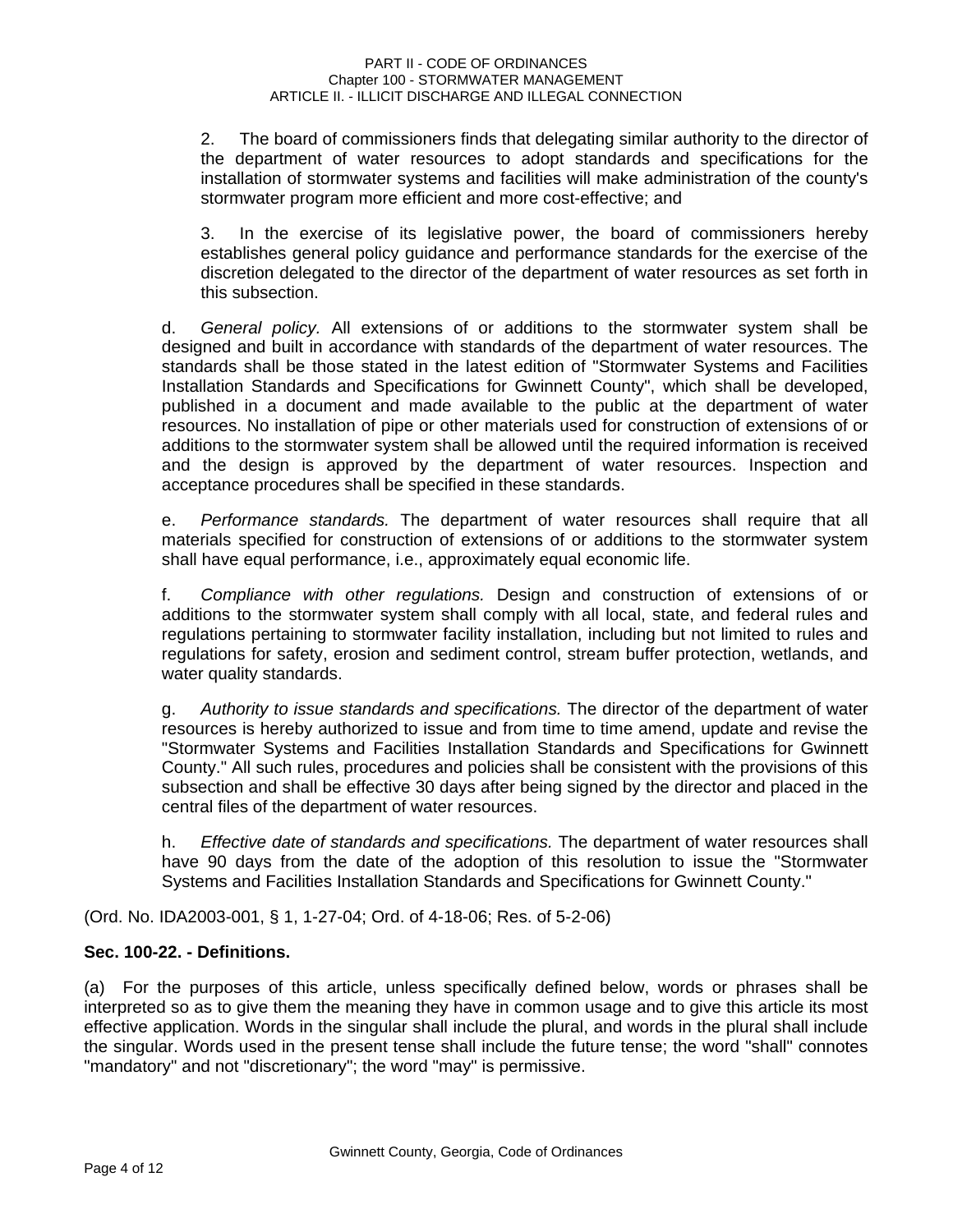(b) Unless otherwise specified, or it is apparent from the context, definitions herein will be the same as those in other county codes.

(c) For the purposes of this article, the following terms, phrases and words, and their derivates, shall have the meaning given herein:

*Accidental discharge* means a discharge prohibited by this article that occurs by chance and without planning or thought prior to occurrence.

*Clean Water Act* means the Federal Water Pollution Control Act (33 U.S.C. § 1251 et seq.), and any subsequent amendments thereto.

*Construction activity* means activities subject to the Georgia Erosion and Sedimentation Control Act or NPDES General Construction Permits. These include construction projects resulting in land disturbance. Such activities include but are not limited to clearing and grubbing, grading, excavating, and demolition.

*Conveyance* shall mean an aboveground or underground natural or man made drainage feature, that provides for the collection and movement of stormwater, and shall include but not be limited to concrete or metal pipes, ditches, depressions, swales, roads with drainage systems, highways, county streets, curbs, gutters, inlets, catch basins, piped storm drains, pumping facilities, structural stormwater controls, drainage channels, reservoirs, rights of way, storm drains, culverts, street gutters, oil/water separators, modular pavements and other similar drainage structures.

*County* shall mean Gwinnett County and such of its departments, employees and agents as may have duties and responsibilities for administering and enforcing all stormwater management activities and implementation of the provisions of this article.

*County separate storm sewer system* means any conveyance of system of conveyances which is:

- (1) Owned or operated by the county;
- (2) Not a combined sewer; and
- (3) Not part of a publicly owned treatment works.

*Department* shall mean, unless otherwise specified, the county department responsible for stormwater management activities and implementation of the provisions of this article.

*Director* shall mean either the director of the county department responsible for stormwater management activities and implementation of the provisions of this article or any of that person's duly authorized representatives.

*Discharge* shall mean the direct or indirect release of water, fluid, materials or other matter to a conveyance or surface that drains to a conveyance.

*Illicit discharge* means any direct or indirect non-stormwater discharge to the county separate storm sewer system.

*Illegal connection* shall mean any of the following:

(1) Any pipe, open channel, drain or other conduit, whether natural or man made, which is used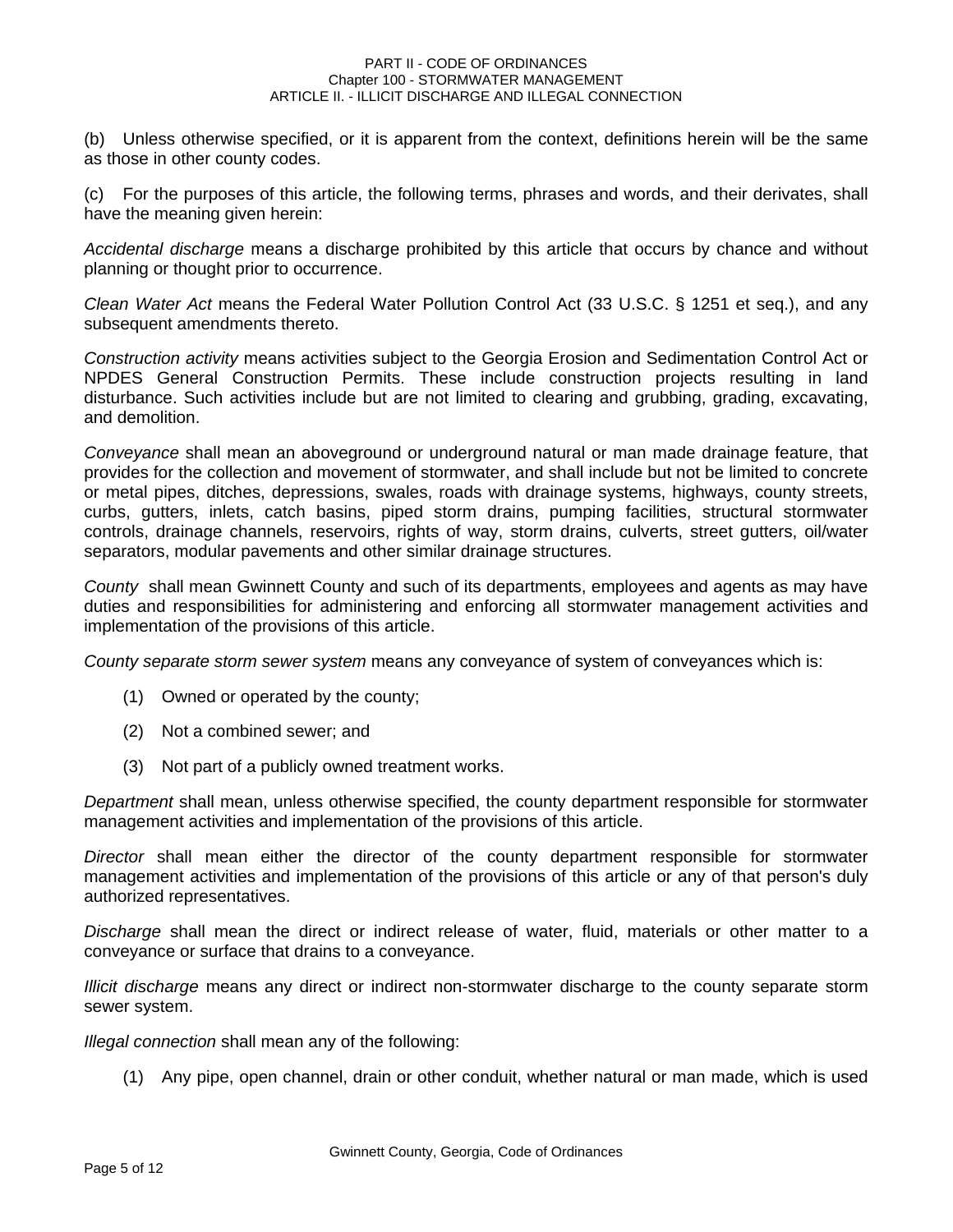exclusively to drain a non-stormwater discharge to the county's separate storm sewer system; or

(2) Any pipe, open channel, drain or other conduit, whether natural or man made, that was designed, installed or redirected for the purpose of draining a non-stormwater discharge into the county's separate storm sewer system; or

(3) Any pipe, open channel, drain or other conduit, whether natural or man made, which is connected to the county separate storm sewer system and which has not been documented in plans, maps, or equivalent records and approved by the county regardless of whether such pipe, open channel, drain or other conduit, whether natural or man made, was permissible under law or practices applicable or prevailing at the time the connection was made, or has been previously allowed, permitted, or approved by the county or any other authorized enforcement agency. "Illegal connection" expressly includes, without limitation, those connections made in the past.

*Industrial activity* means activities subject to NPDES Industrial Permits as defined in 40 CFR, Section 122.26 (b)(14).

*National Pollutant Discharge Elimination System (NPDES) Stormwater Discharge Permit* means a permit issued by the Georgia EPD under authority delegated pursuant to 33 USC § 1342(b) that authorizes the discharge of pollutants to waters of the United States, whether the permit is applicable on an individual, group, or general area-wide basis.

*Non-stormwater* means any surface flow, runoff, drainage, or discharge that is not composed entirely of stormwater and which may include pollutants, but that excludes:

(1) Water from those sources described in subsections 100-23(a)(2)a. and (a)(2)b. of this article; and/or

(2) Any discharge permitted under NPDES permit or order issued to the discharger and administered under the authority of the state and the Federal Environmental Protection Agency, provided that the discharger is in full compliance with all requirements of the permit, waiver, or order and other applicable laws and regulations, and provided that written approval has been granted for any discharge to the county separate storm sewer system.

*Person* means, except to the extent exempted from this article, any individual, partnership, firm, association, joint venture, public or private corporation, trust, estate, commission, board, public or private institution, utility, cooperative, city, county or other political subdivision of the state, any interstate body or any other legal entity.

*Pollutant* means anything that causes or contributes to pollution. Pollutants may include, but are not limited to: paints, varnishes, and solvents; petroleum hydrocarbons; automotive fluids; cooking grease; detergents (biodegradable or otherwise); degreasers; cleaning chemicals; non-hazardous liquid and solid wastes and yard wastes; refuse, rubbish, garbage, litter, or other discarded or abandoned objects and accumulations, so that same may cause or contribute to pollution; floatables; pesticides, herbicides, and fertilizers; liquid and solid wastes; process waste water and wash water; sewage, fecal coliform and pathogens; dissolved and particulate metals; animal wastes; wastes and residues that result from constructing a building or structure; concrete and cement; and noxious or offensive matter of any kind.

*Pollution* shall mean the man-made or man-induced alteration of the chemical, physical, biological, thermal and radiological integrity of water.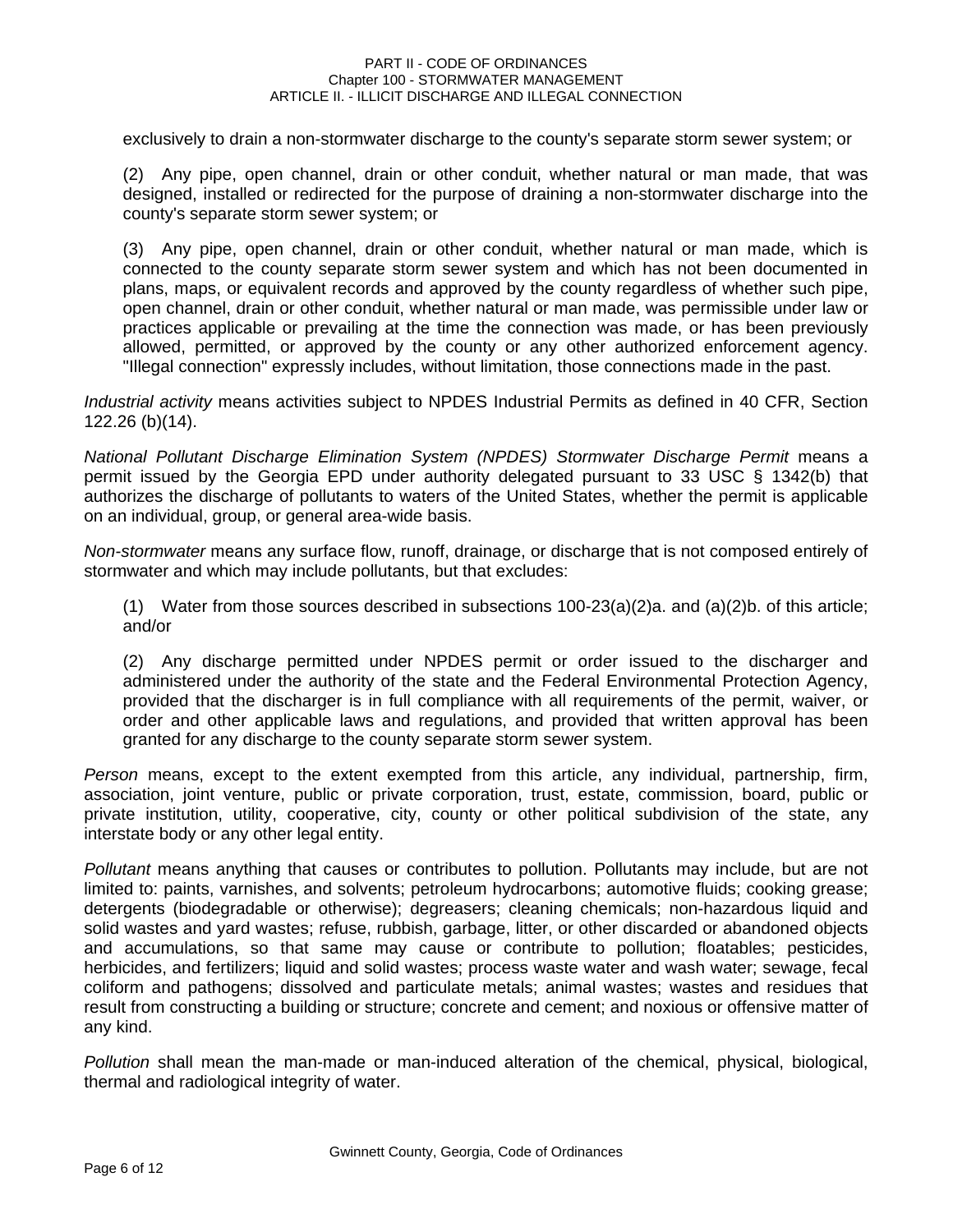*Premises* shall mean any building, lot, parcel of land, or portion of land whether improved or unimproved including adjacent sidewalks and parking strips.

*Procedure* shall mean a procedure adopted by the department, by and through the director, to implement a regulation or regulations adopted under this article, or to carry out other responsibilities as may be required by this Code or other codes, ordinances or resolutions of the county or other agencies.

*State waters* means any and all rivers, streams, creeks, branches, lakes, reservoirs, ponds, drainage systems, springs, wells, and other bodies of surface and subsurface water, natural or artificial, lying within or forming a part of the boundaries of the state which are not entirely confined and retained completely upon the property of a single person.

*Stormwater* means any surface flow, runoff, and drainage consisting entirely of water from any form of natural precipitation, and resulting from such precipitation, but which also includes:

(1) Water from those sources described in subsections 100-23(a)(2)a. and b. of this article; and/or

(2) Any discharge permitted under NPDES permit or order issued to the discharger and administered under the authority of the state and the Federal Environmental Protection Agency, provided that the discharger is in full compliance with all requirements of the permit, waiver, or order and other applicable laws and regulations, and provided that written approval has been granted for any discharge to the county separate storm sewer system.

*Stormwater management design manual* shall mean the most recent version of the stormwater design manual.

*Structural stormwater control* means a structural stormwater management facility or device that controls stormwater runoff and changes the characteristics of that runoff including, but not limited to, the quantity and quality, the period of release or the velocity of flow.

*Variance* shall mean the modification of the minimum stormwater requirements for specific circumstances where strict adherence of the requirements would result in unnecessary hardship and not fulfill the intent of this article.

(Ord. No. IDA2003-001, § 2, 1-27-04; Res. No. IDA2005-001, 3-22-05)

#### **Sec. 100-23. - Prohibitions.**

(a) *Prohibition of illicit discharges.*

(1) It shall be a violation of this article for any person to throw, drain, or otherwise discharge, cause, or allow others under its control to throw, drain, or otherwise discharge into the county separate storm sewer system anything other than stormwater.

(2) Discharges from the following sources are exempt from the prohibition provision in subsection (1) above:

a. Water line flushing performed by a government agency, other potable water sources, dechlorinated and unpolluted swimming pool discharges, landscape irrigation or lawn watering, diverted stream flows, rising ground water, ground water infiltration to storm drains, uncontaminated pumped ground water, foundation or footing drains (not including active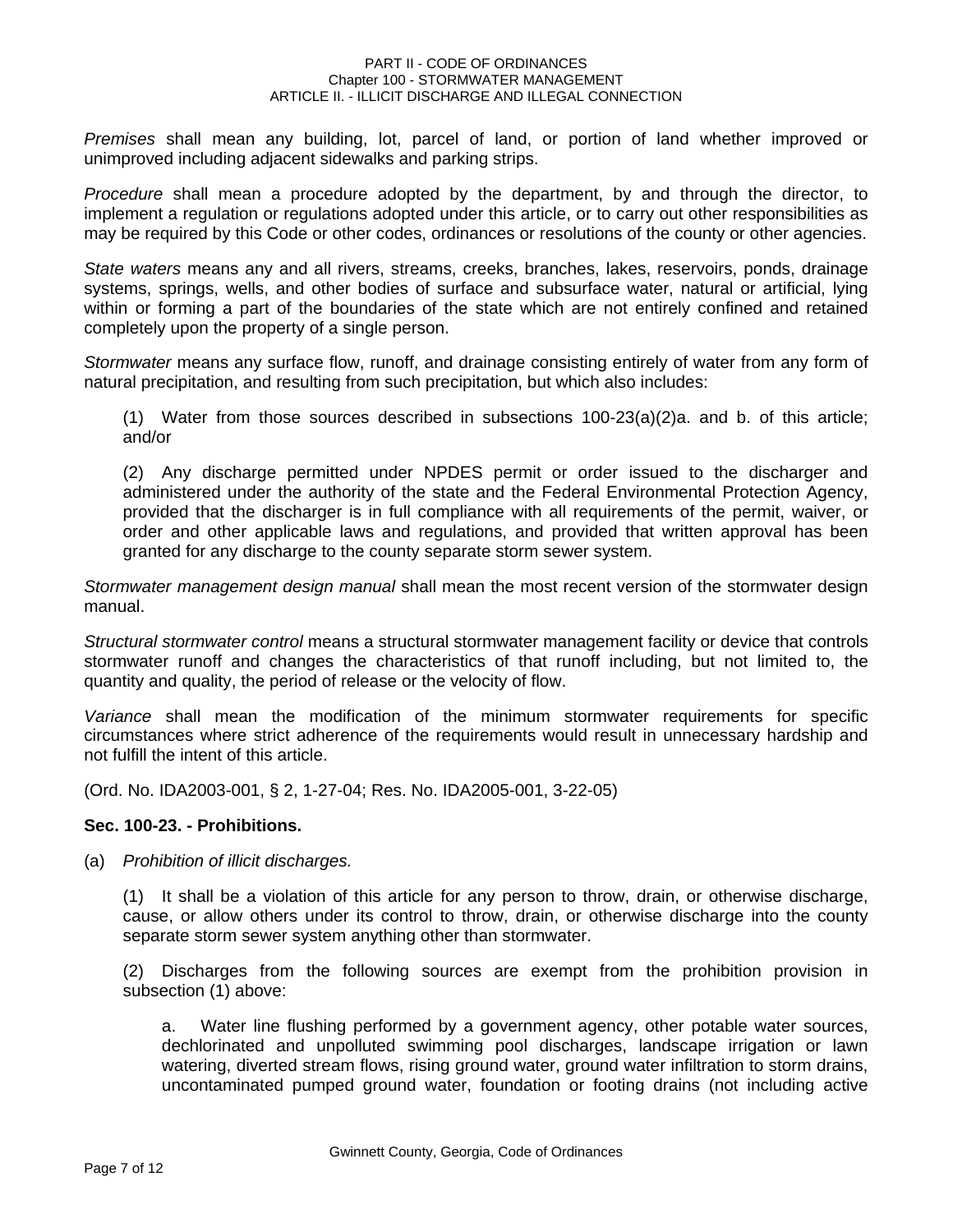groundwater dewatering systems), crawl space pumps, air conditioning condensation, springs, natural riparian habitat or wetland flows, and any other water source not containing pollutants;

b. Discharges or flows from fire fighting, and other discharges specified in writing by the county as being necessary to protect public health and safety.

### (b) *Prohibition of illegal connections.*

(1) It shall be a violation of this article for any person to construct, connect, use, maintain, or suffer or allow the continued existence of any illegal connection to the county separate storm sewer system.

(2) Illegal connections must be disconnected. The department may require that illegal connections be disconnected and redirected if necessary, to an approved on-site sewage management system or the sanitary sewer system. Such redirected connections must be approved by the agency responsible for administering and operating those systems.

(3) The department may require any underground or above ground pipe, drain or other conduit, that has not been documented in plans, maps or equivalent, and which may be connected to the county's separate storm sewer system, to be located by the owner or occupant of that property upon receipt of written notice from the department. Such notice will specify a reasonable time period within which the location of the drain or conveyance is to be completed, that the drain or conveyance be identified as storm sewer, sanitary sewer or other, and that the outfall location or point of connection to the storm sewer system, sanitary sewer system or other discharge point be identified. Results of these investigations are to be documented and provided to the department. Failure to comply with the terms of the written notice mentioned within this subsection shall constitute a violation of this article.

(Ord. No. IDA2003-001, § 3, 1-27-04; Res. No. IDA2005-001, 3-22-05)

### **Sec. 100-24. - Industrial or construction activity discharges.**

Any person subject to an industrial or construction activity NPDES stormwater discharge permit shall comply with all provisions of such permit. Proof of compliance with said permit may be required in a form acceptable to the county prior to allowing discharges to the county separate storm sewer system.

(Ord. No. IDA2003-001, § 4, 1-27-04)

### **Sec. 100-25. - Access and inspection of properties and facilities.**

(a) *Access and inspection.* The director or his designee shall be permitted to enter and inspect premises, properties and facilities at reasonable times as often as may be necessary to determine compliance with this article.

(1) If a property or facility has security measures in force, which require proper identification and clearance before entry into its premises, the owner or operator shall make the necessary arrangements to allow access to the director or his designee.

(2) The owner or operator shall allow the director or his designee ready access to all parts of the premises for the purposes of inspection, investigation, observation, monitoring, measurement, recording, enforcement, sampling and testing, photography and videotaping for the purpose of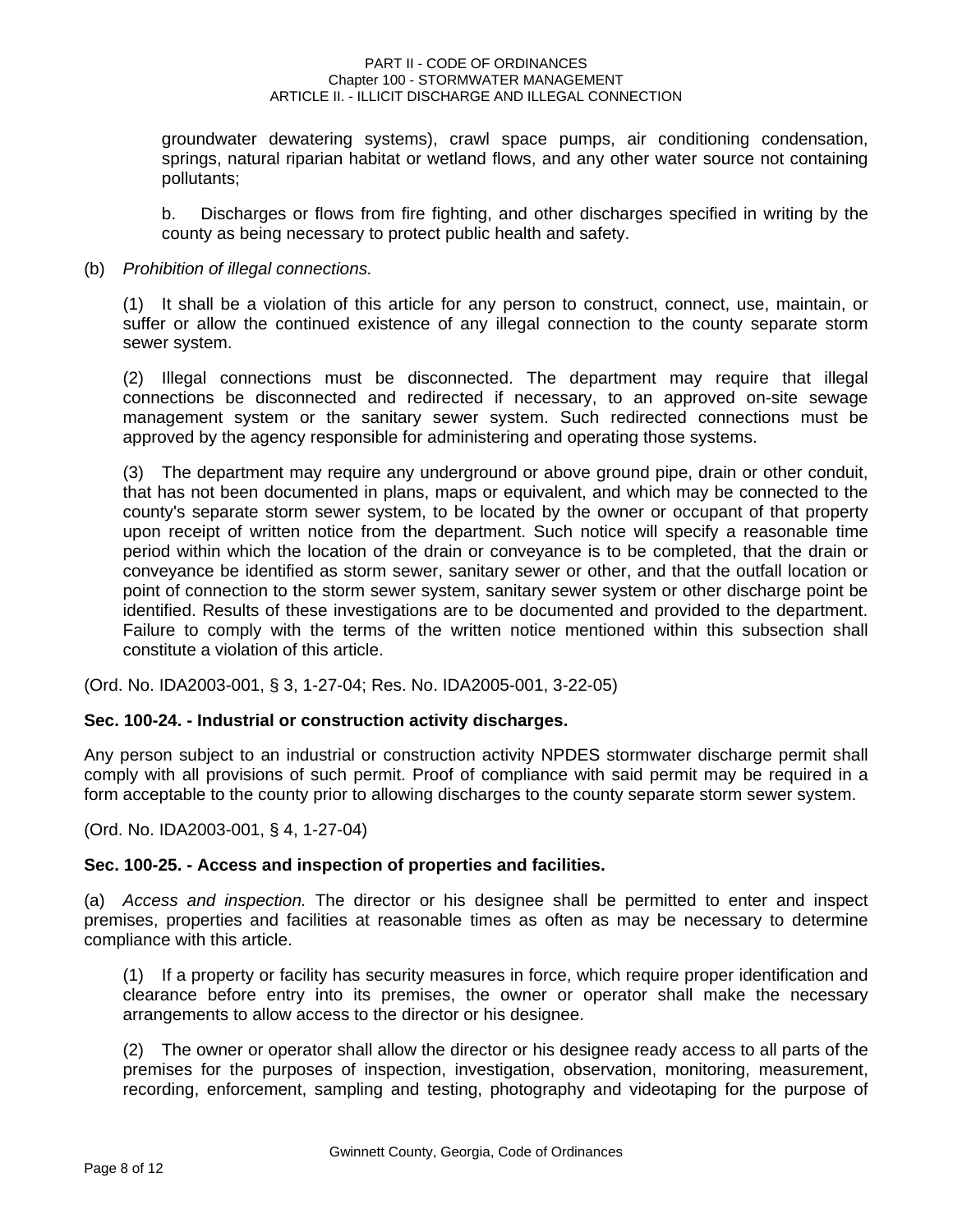ensuring compliance with the provisions of this article. The owner or operator shall allow the director or his designee to examine and copy any records that are required under the conditions of an NPDES permit. The director or his designee shall duly notify the owner of said property or the representative on site, except in the case of an emergency.

(3) The director or his designee shall have the right to set up on any premises, property or facility such devices as are necessary in the opinion of the department to conduct monitoring and/or sampling of discharges.

(4) The director or his designee may require the owner or operator to install monitoring equipment and perform monitoring as necessary, and make the monitoring data available to the department. This sampling and monitoring equipment shall be maintained at all times in a safe and proper operating condition by the owner or operator at his/her own expense. All devices used to measure flow and quality shall be calibrated to ensure their accuracy. Measurements, tests and analyses performed shall be completed in accordance with 40 CFR Part 136, unless the director approves another method.

(5) Any temporary or permanent obstruction to safe and easy access to the premises, property or facility to be inspected and/or sampled shall be promptly removed by the owner or operator at the written or oral request of the director or his designee and shall not be replaced. The costs of clearing such access shall be borne by the owner or operator.

(6) Unreasonable delays in allowing the director or his designee access to a facility, property or premises shall constitute a violation of this article.

(7) If the director or his designee has been refused access to any part of a premises, property or facility from which stormwater is or would likely be discharged, and the director or his designee is able to demonstrate probable cause to believe that there may be a violation of this article, or that there is a need to inspect and/or sample as part of a routine inspection and sampling program designed to verify compliance with this article or any order issued hereunder, or to protect the overall public health, safety, environment and welfare of the community, then the department may seek issuance of a search warrant from any court of competent jurisdiction.

(b) *Schedule.* The director or his designee may determine inspection schedules necessary to enforce the provisions of this article.

(Ord. No. IDA2003-001, § 5, 1-27-04)

# **Sec. 100-26. - Notification of accidental discharges and spills.**

(a) Notwithstanding other requirements of law, as soon as any person responsible for a facility, activity or operation, or responsible for emergency response for a facility, activity or operation has information of any known or suspected release of non-stormwater from that facility or operation which is resulting or may result in a discharge of that non-stormwater into the county separate storm sewer system, state waters, or waters of the United States, said person shall take all necessary steps to ensure the discovery, containment, and cleanup of such release so as to minimize the effects of the discharge.

(b) Said person shall notify the department by phone, facsimile or in person within 24 hours of discovering the discharge. Such notification shall detail the nature, quantity and time of occurrence of the discharge. Notifications in person or by phone shall be confirmed by written notice addressed and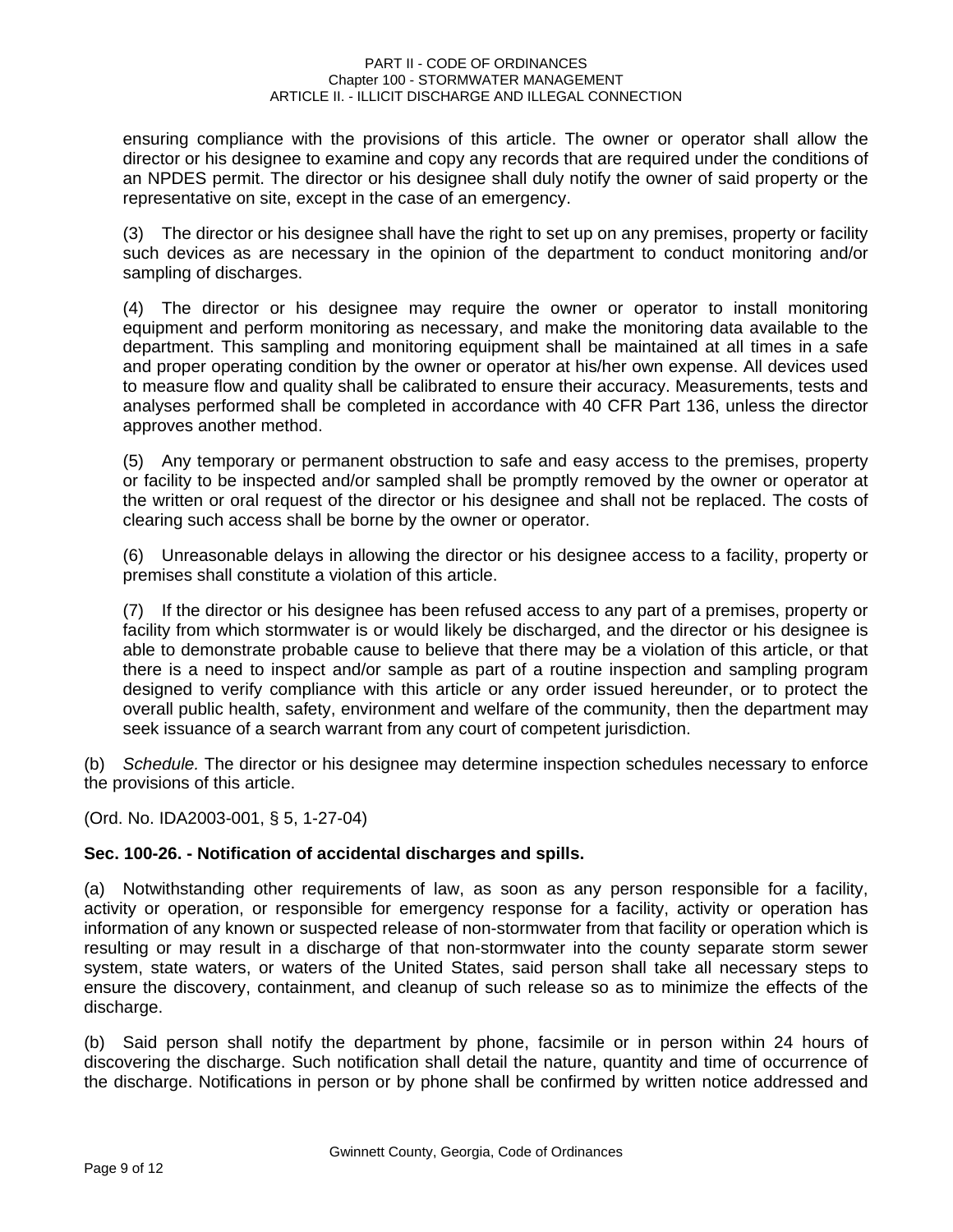mailed to the department within three business days of the phone or in person notice. If the discharge emanates from a commercial or industrial establishment, the owner or operator of such establishment shall also retain an on-site written record of the discharge and the actions taken to prevent its recurrence. Such records shall be retained for at least three years. Said person shall also take immediate steps to ensure no recurrence of the discharge or spill.

(c) In the event of such a release of hazardous materials, emergency response agencies and/or other appropriate agencies shall be immediately notified.

(d) Failure to provide notification of a release or discharge as provided above is a violation of this article.

(Ord. No. IDA2003-001, § 6, 1-27-04)

### **Sec. 100-27. - Violations, enforcement and penalties.**

(a) *Violations.* It shall be a violation of this article for any person to violate any provision or fail to comply with any of the requirements of this article. Any person, who has violated or continues to violate the provisions of this article, may be subject to the enforcement actions outlined in this section. Each day of noncompliance is considered a separate offense. The department may institute appropriate action or proceedings at law or equity for the enforcement of this article. Any court of competent jurisdiction may have the right to issue restraining orders, temporary or permanent injunctions, and other appropriate forms of remedy or relief. Nothing herein contained shall prevent the department from taking such other lawful action as is necessary to prevent or remedy any violation, including application for injunctive relief. In the event the violation constitutes an immediate danger to public health or public safety, the department has the right but not the duty, to enter upon the subject private property or premises, without giving prior notice, and take any and all measures necessary to abate the violation and/or restore the property. The department is authorized to seek costs of the abatement as outlined in subsection (e) below.

(b) *Notice of violation.* Whenever the department finds that a violation of this article has occurred, the department may order compliance by written notice of violation.

- (1) The notice of violation shall contain:
	- a. The name and address of the alleged violator; and

b. The address when available or a description of the building, structure, premises or land upon which the violation is occurring, or has occurred; and

c. A statement specifying the nature of the violation; and

d. A description of the remedial measures necessary to restore compliance with this article and a time schedule for the completion of such remedial action; and

e. A statement of the penalty or penalties that shall or may be assessed against the person to whom the notice of violation is directed; and

f. A statement that the determination of violation may be appealed to the department by filing a written notice of appeal within 30 days of service of notice of violation.

(2) Such notice of violation may require without limitation: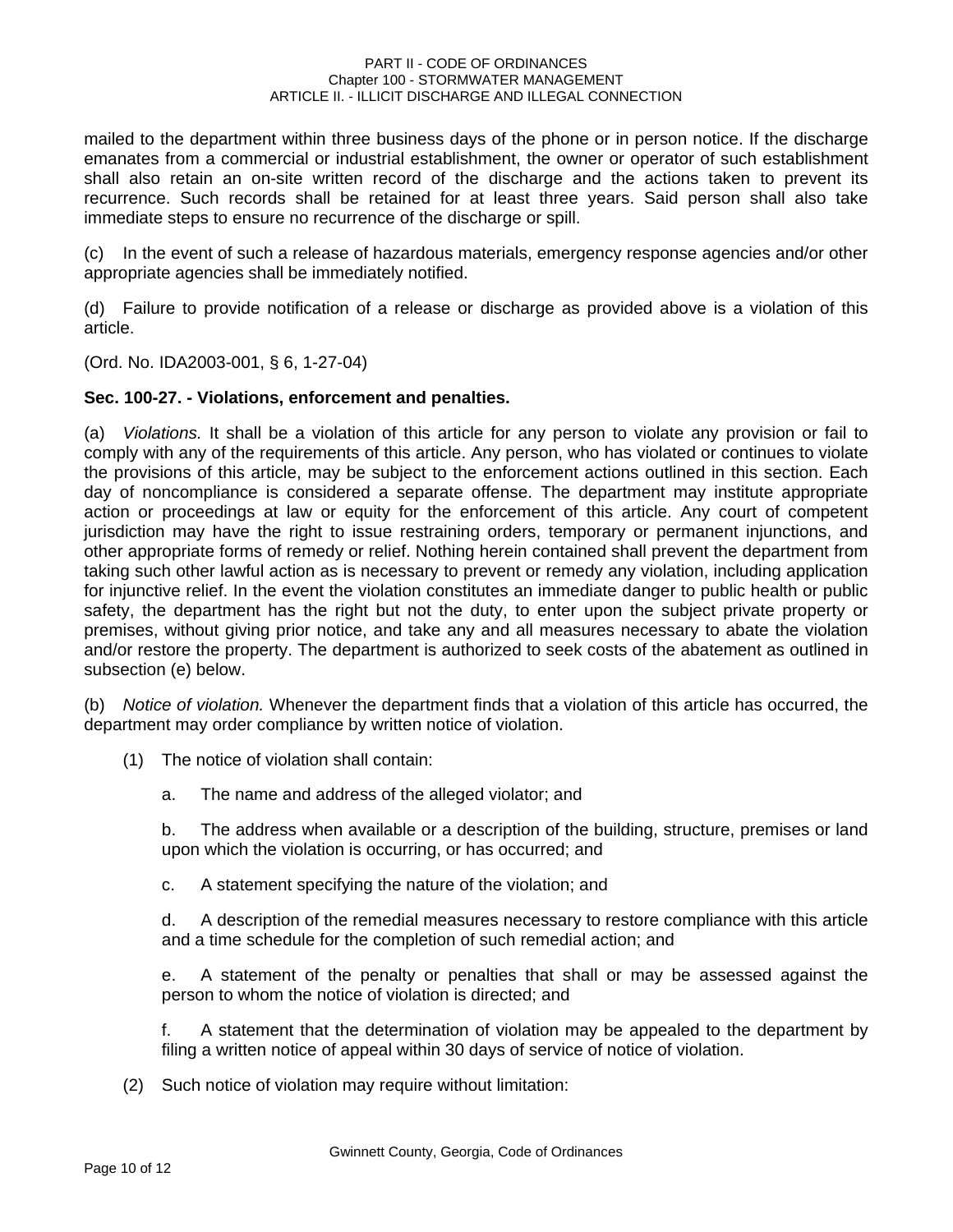- a. The performance of monitoring, analysis, and reporting;
- b. The elimination of illicit discharges and illegal connections;
- c. That violations of this article shall cease and desist;

d. The abatement of non-stormwater discharges, the remediation of land or the effects of pollution, and the restoration of any affected property to its unaffected condition;

e. Payment of costs to cover administrative and abatement costs;

f. The implementation of pollution prevention practices;

g. The development and provision to the department of written remediation or action plan's;

h. The development and provision to the department of documents showing the location and discharge points of conveyances, pipes, channels, or drains; and

i. Any other actions that will lead to the remedy of a condition of violation of this article.

(c) *Appeal of notice of violation.* Any person receiving a notice of violation may appeal the determination of the director or his designee. The notice of appeal must be received by the department within 30 days from the date of the notice of violation. Hearing on the appeal before the director shall take place within 15 days from the date of receipt of the notice of appeal. The decision of the director shall be final.

(d) *Enforcement measures.* If the violation has not been corrected pursuant to the requirements set forth in the notice of violation or, in the event of an appeal, within three days of the decision of the director upholding the decision of the director or his designee, then, in addition to any other remedies that may be available, representatives of the department or its contractors may enter upon the subject private premises, property or facility, where they are then authorized to take any and all actions or measures necessary to abate the violation and/or restore the property. Such measures or actions shall include but not be limited to repairs, maintenance, containment, cleanup and remediation. It shall be a violation of this article for any person, owner, agent or person in possession of any premises, property or facility to refuse to allow the department or designated contractor to enter upon the premises for the purposes set forth above.

(e) *Costs of abatement of the violation.* Within ten working days after abatement of the violation by the department or its contractors, the owner of the property will be notified of the cost of abatement, including administrative costs. The property owner may file a written protest objecting to the assessment or to the amount of the assessment within ten working days of such notice. If the amount due is not paid within 30 days after receipt of the notice, or if an appeal is taken, within 30 days after a decision on said appeal, the charges shall become a special assessment against the property and shall constitute a lien on the property for the amount of the assessment. Any person violating any of the provisions of this article shall become liable to the county by reason of such violation.

(f) *Criminal penalties.* For violations of this article, the department may issue a citation to the alleged violator requiring such person to appear in a court of competent jurisdiction to answer charges for such violation. Upon conviction, such person shall be punished by a fine not to exceed \$1,000.00 or imprisonment for 60 days or both. Each act of violation and each day upon which any violation shall occur shall constitute a separate offense.